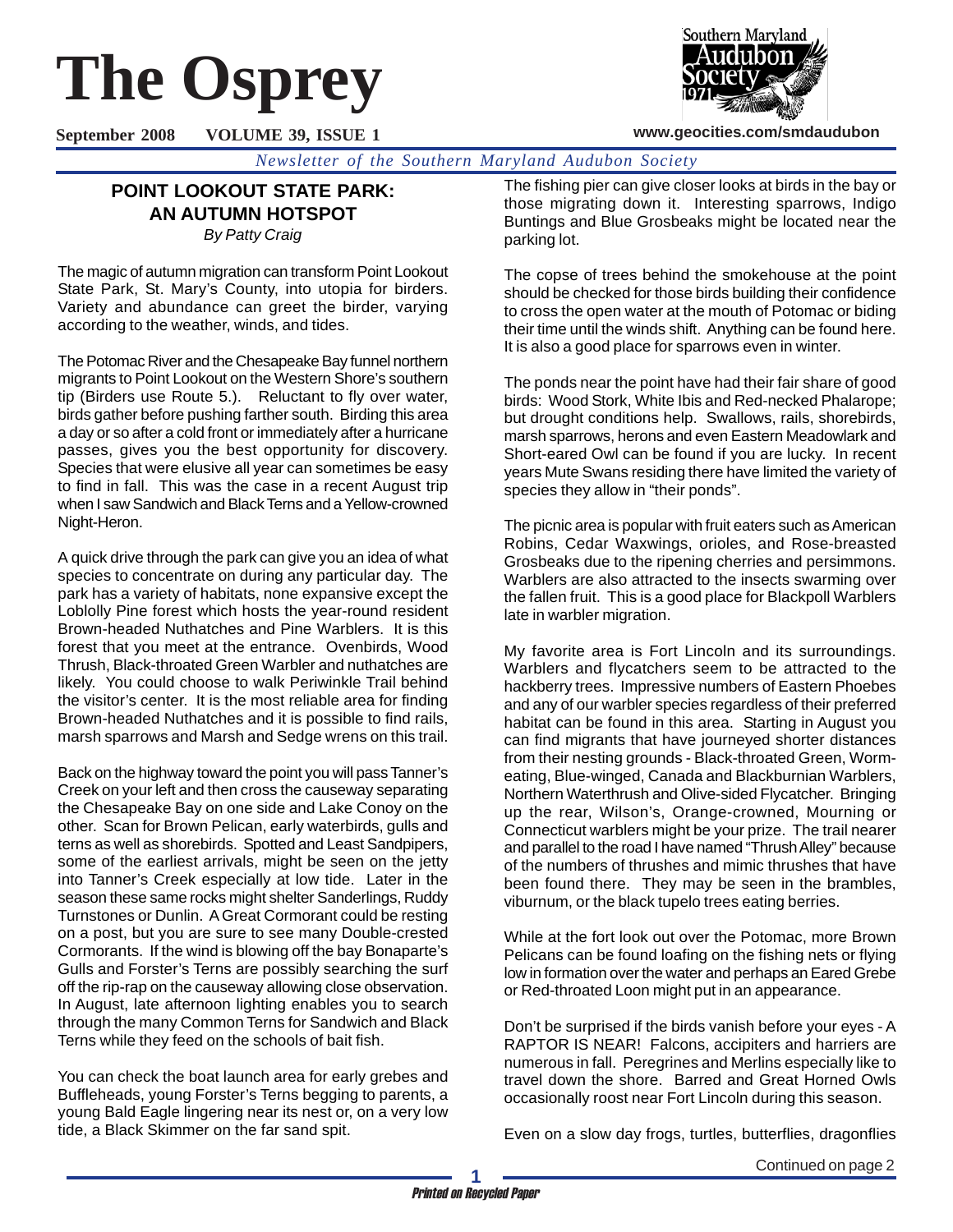and cicadas can keep your interest. My favorite turtles (Snapping, Spotted and Diamond-back Terrapin) could be found. I know of at least 5 species of cicadas residing in the park along with many species of dragonflies with names like: Four-spotted Pennant, Yellow-legged Meadowhawk, Seaside Dragonlet and Carolina Saddlebags. Migrating Cloudless Sulfurs can often be seen flying up the bay and thousands of Monarchs can turn the Groundsel bushes to gold!

Did we forget to look up? The flyover possibilities are almost limitless! But, the spell is broken and the migrants have left as quickly as they arrived. Is it any wonder it was once believed that geese magically turned into barnacles in autumn?

I guess it is time to leave, but the promise of another cold front passing or the arrival of the winter season bringing waterfowl, including all three scoters, and possibly Purple Sandpipers, eiders or Snow Buntings will bring you back!

# **REPORTS FROM THE FIELD**

## **May 17-18 Trip to Delaware Bay by Millie Kriemelmeyer**

A dozen SMAS members, friends, and children had a wonderful weekend on the horseshoe crab/shorebird trip in May. Dean Newman led the Saturday morning search for migrants at Bombay Hook National Wildlife Refuge and we were not disappointed. We even saw a ball of mating water snakes! Bombay Hook was having its spring horseshoe crab/birding festival, so there were many things to see and do.

The new DNREC visitor center at Mispillion is attractive mimicking a screwpile hexagonal lighthouse and is sited high enough that spawning horseshoe crabs and feasting shorebirds were visible from the porch. Several of us saw the elusive Red Knot there.

We tallied 66 species. Besides the Red Knot, shorebirds and waders included Black-necked Stilt, Avocet, Dunlin, Short-billed Dowitcher, Greater Yellowlegs, Ruddy Turnstone, American Oystercatcher, Sanderling; Western, Semi-palmated, and Spotted Sandpipers; Killdeer, Blackbellied Plover, Black-crowned Night Heron, Snowy Egret, Great Egret, and Great Blue Heron. Land birds of note included Barn Owl, and Boat-tailed Grackle.

### **May 24, Field Trip to Chapman State Park, by Carol Ghebelian.**

Eleven of us met at Chapman State Park on the late cloudy May day to enjoy the park and the treat of birding with Gwen Brewer.

From the parking lot we birded the historic cedar lane leading to Mount Aventine, the 1840 manor house. The cedars offered up Blue-Gray Gnatcatchers, House Finches, Eastern Bluebirds, Chipping Sparrows, Carolina Continued on page 3

Chickadees, and Tufted Titmice, while Indigo Buntings, Red-eyed Vireos, and Parula Warblers sang nearby. Wood Thrushes are found in good numbers in the park and could be heard singing from deep within the forest. We paused to reflect upon the magnificent Potomac view from Mount Aventine, and the sweeping meadow that leads up from the river to the house. A Bald Eagle appeared on cue. We admired the annual Eastern Phoebe nest on a prominent ledge on a Mount Aventine porch column. I saw them fledge 2 weeks later.

But on to serious birding. We followed the road leading to the river; first alongside deep woods, then a field formerly used for horse training, and again through marshy woodlands, and to the Potomac beach itself. Except for a few Double-crested Cormorants, waterfowl were gone, but Ospreys and Bald Eagles abound along this sparsely developed shoreline. The park itself enjoys 2 miles of shoreline and is opposite the largely protected Mason Neck on the Virginia side. We backtracked, crossed the field, and entered the Marsh Walk, a rich bottomland woods that leads to a large impounded marsh along the Potomac. The change in birdlife from the sandier woodlands at the Potomac was immediately apparent. With her famed bionic eyes and ears Gwen located more warbler and other species for us and even spotted a Gray-cheeked Thrush lurking in the leaves. (Unfortunately, laggard George Jett missed adding this shot to his big photo year) Baltimore and Orchard Orioles, Great-Blue Heron, Wood Ducks, Mallards, as well as usual scrub-shrub species were found at the marsh. Good woodpecker numbers were heard throughout the morning but we missed the oft seen Redheaded. Our only hawk of the day was a resident Redtailed. The trip totaled 60 species, including 13 warbler species. Thanks to Gwen for a very special time. She even held off the rains until we finished eating the delicious banana bread Cora sent for the occasion. The SMAS Annual Meeting and potluck picnic will be held at Mount Aventine next June 7. Save the date!

#### **July 27, Green Heron fledglings and other observations at Smith Creek (St. Mary's County), by Anne Bishop.**

Friends who live on Smith Creek called the evening of July 27 to say they had strange herons in their yard, so I went to look. There were three young green herons foraging in their driveway. The birds had the slight crest of downy feathers. After a few minutes one bird flew up into a gingko tree and perched where we could easily see it, and a second went up into a cedar tree and walked up a limb in plain sight. As we stood there talking, an osprey landed on the large, free-standing metal antenna next to their house. As the bird landed, one of its feet caught in the cross bar of the antenna. Within seconds the bird was hanging upside down and struggling frantically. We were feeling very helpless, even climbing the antenna would leave no way to get to the end of the cross piece where the osprey was trapped. Finally my friends just shook the antenna until finally the bird, after fifteen minutes upside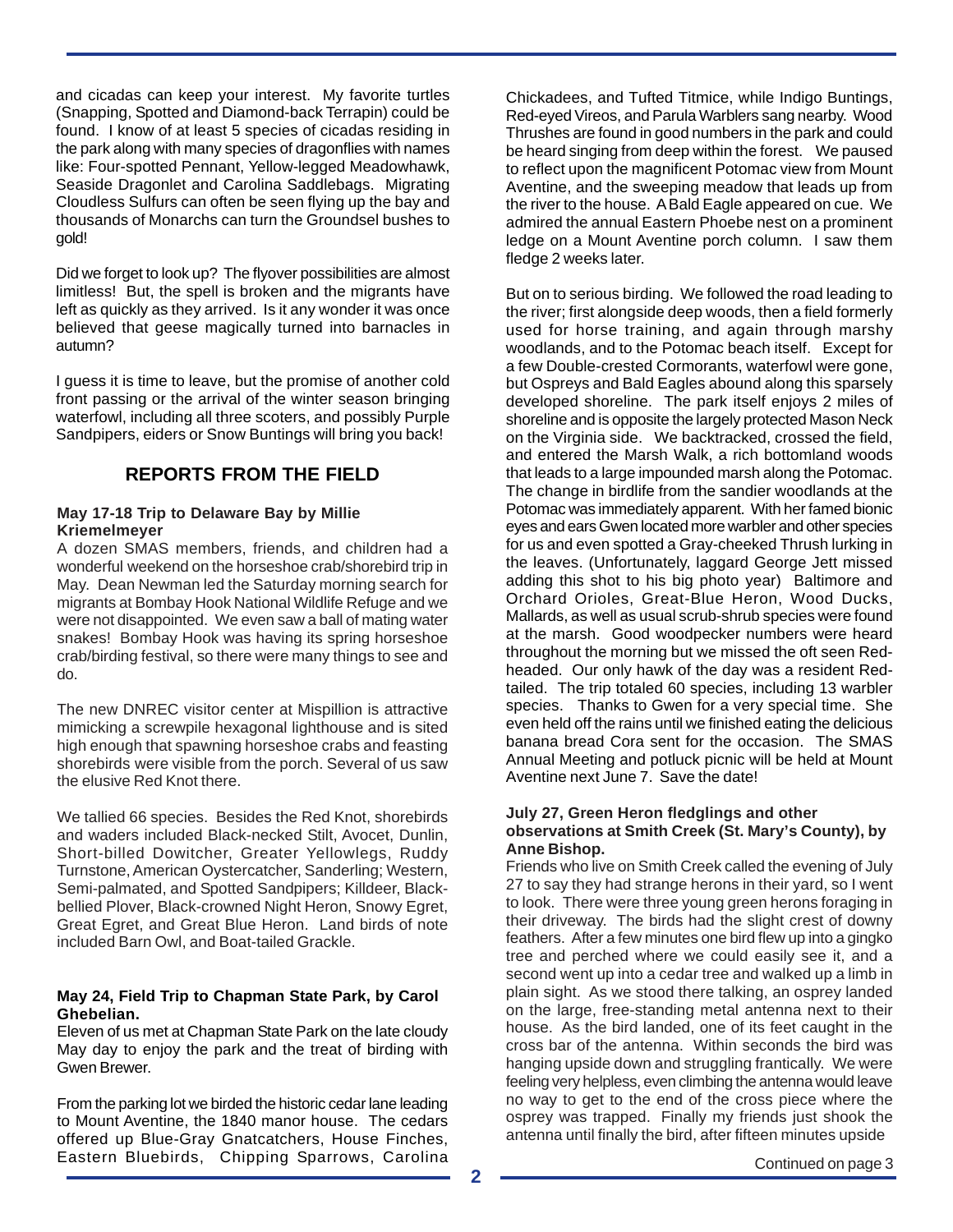down and flapping, came loose and flew strongly away.

#### **July 31, dolphins in Smith Creek, St. Mary's County, by Anne Bishop.**

I saw at least 6 Bottle-nosed Dolphins in Smith Creek off Miller's Wharf Road this morning. They went up the creek at 7:15 AM, and came back down about an hour later. I had seen them once last summer, and had been waiting impatiently this summer.

# **MESSAGE FROM THE PRESIDENT**

*By Bob Lukinic*

I want to thank the members for their confidence to have me serve as their president. I am following in a line of very competent and devoted SMAS members who held this position. I hope to uphold the professional standard my predecessors have set.

I cannot say enough for the past-presidents, committee chairs, directors, and officers that comprise the Board of Southern Maryland Audubon Society. They devote their time, energy, and wisdom to better our organization. They are a dedicated group that deserves all of the member's thanks. With their leadership, we are enjoying the benefits that SMAS brings to the members and the community.

Many of you enjoy the monthly meetings and field trips. A lot have benefited from projects such as the binocular fund and environmental educator camp scholarship program. Our wildlife has benefited from such efforts as RAPTOR (Return Avian Predators To Our Region). We are all very glad these are used by our members and others. The board is intent on keeping all these going and expanding them.

SMAS needs your help. In recent years we have been fortunate to add some new members to the board. We need to continue this. The new faces have new ideas and new energy. This will keep SMAS in the forefront of environmental service to Southern Maryland.

At this time SMAS needs a chairperson for the hospitality committee. This is a position that coordinates with other volunteers to make sure there are refreshments at the monthly meetings. This is not a hard job. It just takes a little time every month. I am asking anyone who wants to help our organization to volunteer to take this spot. If this is not your fancy, there is always a place on our board or on a standing committee for anyone to help

If you want to volunteer to help, or have any questions or suggestions, please contact me at:

> Mailing address: 5850 River Road; Bryans Road, Md. 20616 Phone/fax 301-283-6317 E-mail rlukinic@peoplepc.com

# **YARD SALE ON FOR SEPTEMBER 27**

*VOLUNTEERS AND DONATIONS NEEDED By Julie Daniel, Flea Market/Yard Sale Committee*

The annual yard sale to raise money for the education fund is scheduled for **Saturday, September 27th from 8:00 a.m. to 2:00 p.m.** at the house of Will and Julie Daniel. The address is 6622 Leonardtown Road in Bryantown, MD. The rain date will be Saturday, October 4<sup>th</sup>. Donations are being accepted for this yard sale after September 1<sup>st</sup> (everything except for clothes and books). If you have items to donate or would like to volunteer on September 27th, please contact Julie Daniel at 301-274-5756 or by e-mail, juliemdaniel@hotmail.com. Please make sure that all donations are in good working order and are clean. We appreciate your help in raising money for our education fund by supporting the yard sale.

Directions to the Daniel house from St. Mary's county: Take Route 5 or Route 235 north to Charles County. Continue on Route 5 past Hughesville. About 3.5 miles north of Hughesville watch for their house on the north side of the road, 1/4 mile north of Ted Bowling Drive. If you get to the intersection at Oliver Shop Road you have gone too far. The house is an old white farm house with a white board fence around all of the property.

From Calvert County take Route 231 west to Charles County. Follow directions above from Hughesville.

From Charles County go through Waldorf and then take Route 5 south towards Bryantown and Hughesville. In Bryantown, one half a mile past the intersection at Oliver Shop Road do a u-turn and go back north on Route 5, their house is 1/4 mile north of the u-turn. The house is an old white farm house with a white board fence around all of the property.

## **FIELD ORNITHOLOGY CAMP AT HOG ISLAND AUDUBON CENTER** *By Bill Townsend*

I was very grateful to be chosen to attend the Field Ornithology Camp at the Hog Island Audubon Center in Maine. As a naturalist at Hard Bargain Farm, I have heard many others describe the wonderful week spent at various camps there and this year was my turn thanks to SMAS. I was not disappointed!

This was a week of top level birding with very knowledgeable bird guides such as Scott Weidensaul. We had delicious meals including a lobster dinner! I saw puffins and tern nesting sites and learned how to band hummingbirds. Hiking in spruce-fir forests our group had the opportunity to experience fieldwork firsthand. I learned many identification tips.

My hobby is photography. I made a short DVD of my week at camp and will share it at the SMAS December meeting.

So, happy birding to us all. Bob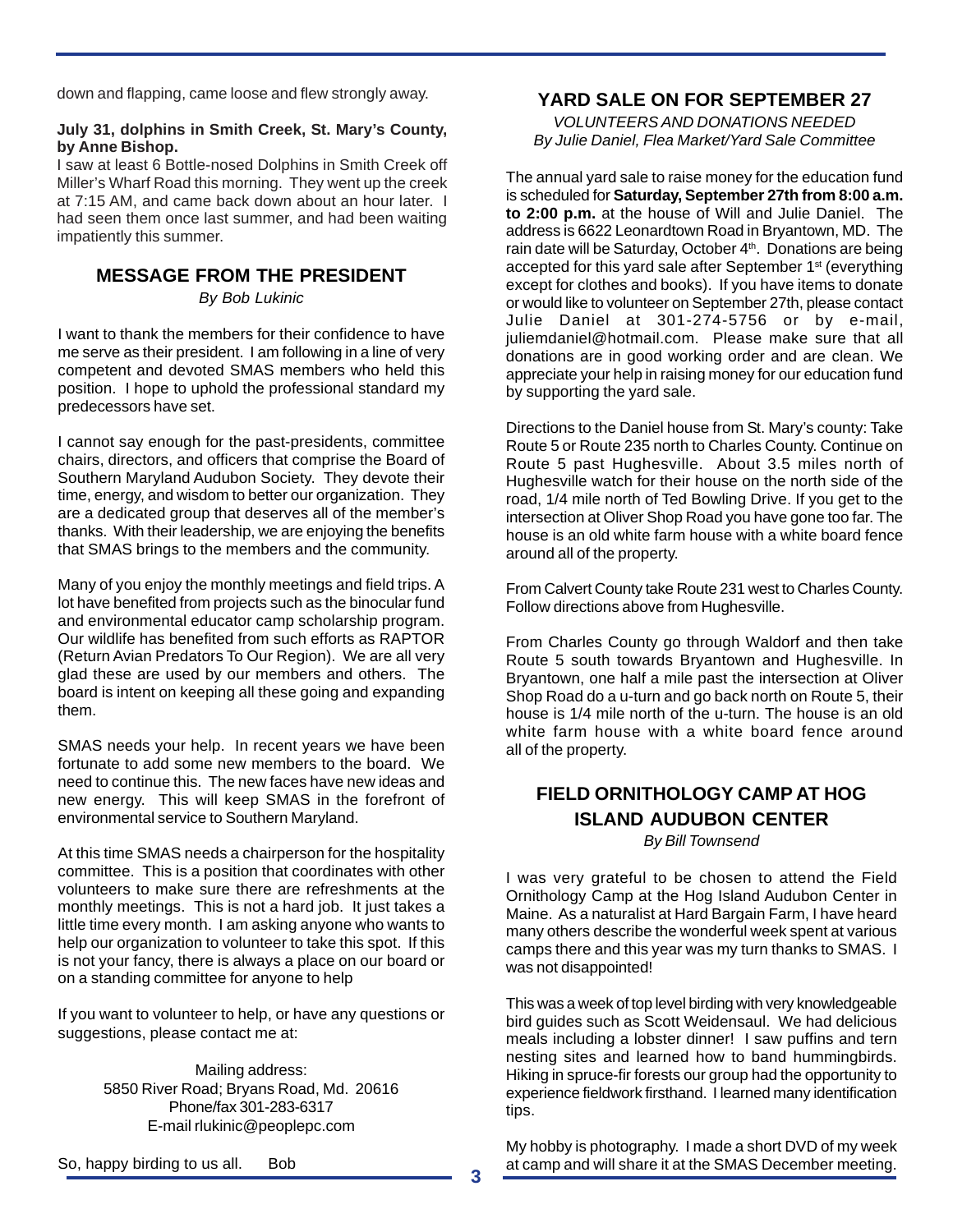## **AUDUBON URGES ADMINISTRATION TO KEEP SEABIRD PROTECTIONS IN PLACE**

*PROPOSED RULE ALTERS HOW THE NATIONAL ENVIRONMENTAL POLICY ACT (NEPA) APPLIES TO OCEANS; WOULD CREATE A BAD PRECEDENT, STIFLE PUBLIC PARTICIPATION*

*Washington, DC, July 31, 2008* - Audubon and other conservationists today urged the Bush administration to withdraw its proposed procedures for complying with the National Environmental Policy Act (NEPA) when managing ocean fish and to craft a new rule that will protect valuable natural resources while allowing for greater public participation in the environmental review process. The Bush administration's proposal, published on May 14, 2008, is full of loopholes and exclusions that would do little to protect the environment.

NEPA, the nation's preeminent conservation law, ensures that public officials make informed decisions about the environmental consequences of their actions by requiring thorough environmental assessments with public participation. This is the same law that helped to protect thousands of square miles of deep sea coral, reduced mortality of endangered sea turtles and began the process of rebuilding depleted fish populations while ensuring robust public participation in federal fisheries management. The administration's NEPA proposal could create a bad precedent affecting the application of NEPA to other aspects of the environment since it provides a roadmap for other federal agencies to modify their NEPA procedures.

"Overfishing, pollution, bycatch and global warming are already putting a heavy strain on the habitats of several imperiled seabird species," said Steve Kress, director of Audubon's seabirds program. "More than ever, we need to make decisions based on good science. Instead, the federal government's weakening of environmental review protections will stack the odds in favor of industry and likely degrade habitat further."

"This proposal is a cynical attempt to shove the public out of its rightful role in protecting public resources," said Andrea Treece, senior attorney in the Center for Biological Diversity's oceans program. "Fishing affects virtually every ecosystem and species in the sea, from the fish we eat, to whales we thrill to watch, sea turtles we strive to protect and coral reefs that support local economies. Leaving the management of these national treasures to guesswork and backroom deals instead of sound science and public input is simply unacceptable."

According to law, a NEPA review must include an analysis of a full suite of alternatives to the proposed action. This will

Continued on page 5

# **FOSTER PARENTS NEEDED**



Southern Maryland Audubon Society sponsors the banding of nestling birds of prey, or raptors, with serially numbered aluminum bands in cooperation with the Bird Banding Laboratory of the U. S. Department of the Interior, as part of our bird research and conservation activities in Southern Maryland. Limited numbers

of Osprey and Barn Owl nestlings become available each year for adoption. The gift of \$10 for an Osprey adoption, or of \$25 for a Barn Owl adoption, contributes to a special fund for the support of raptor research and raptor conservation projects. The foster parent receives:

- A certificate of adoption with the number of the U. S. Department of the Interior band, and the location and date of the banding.
- Information on the ecology and migration patterns of the species, photo of a fledgling, and any other information on whereabouts or fate of the bird that may be available.

Interested? Here's how to become a foster parent of an Osprey or a Barn Owl. Send \$10.00 for each Osprey, or \$25 for each Barn Owl to:

**Southern Maryland Audubon Society ATTN: Adoption Program 11350 Budds Creek Rd. Charlotte Hall, Maryland 20622**



\_\_\_\_\_\_\_\_\_

| ADOPT A RAPTOR                                                         |  |  |  |  |
|------------------------------------------------------------------------|--|--|--|--|
| Name:                                                                  |  |  |  |  |
| Address:                                                               |  |  |  |  |
|                                                                        |  |  |  |  |
|                                                                        |  |  |  |  |
| I wish to adopt (check one):                                           |  |  |  |  |
| (number of) Osprey, \$10.00 each<br>(number of) Barn Owl, \$25.00 each |  |  |  |  |
| <b>Amount Enclosed:</b>                                                |  |  |  |  |
| (Make checks payable to:<br><b>Southern Maryland Audubon Society)</b>  |  |  |  |  |

**4**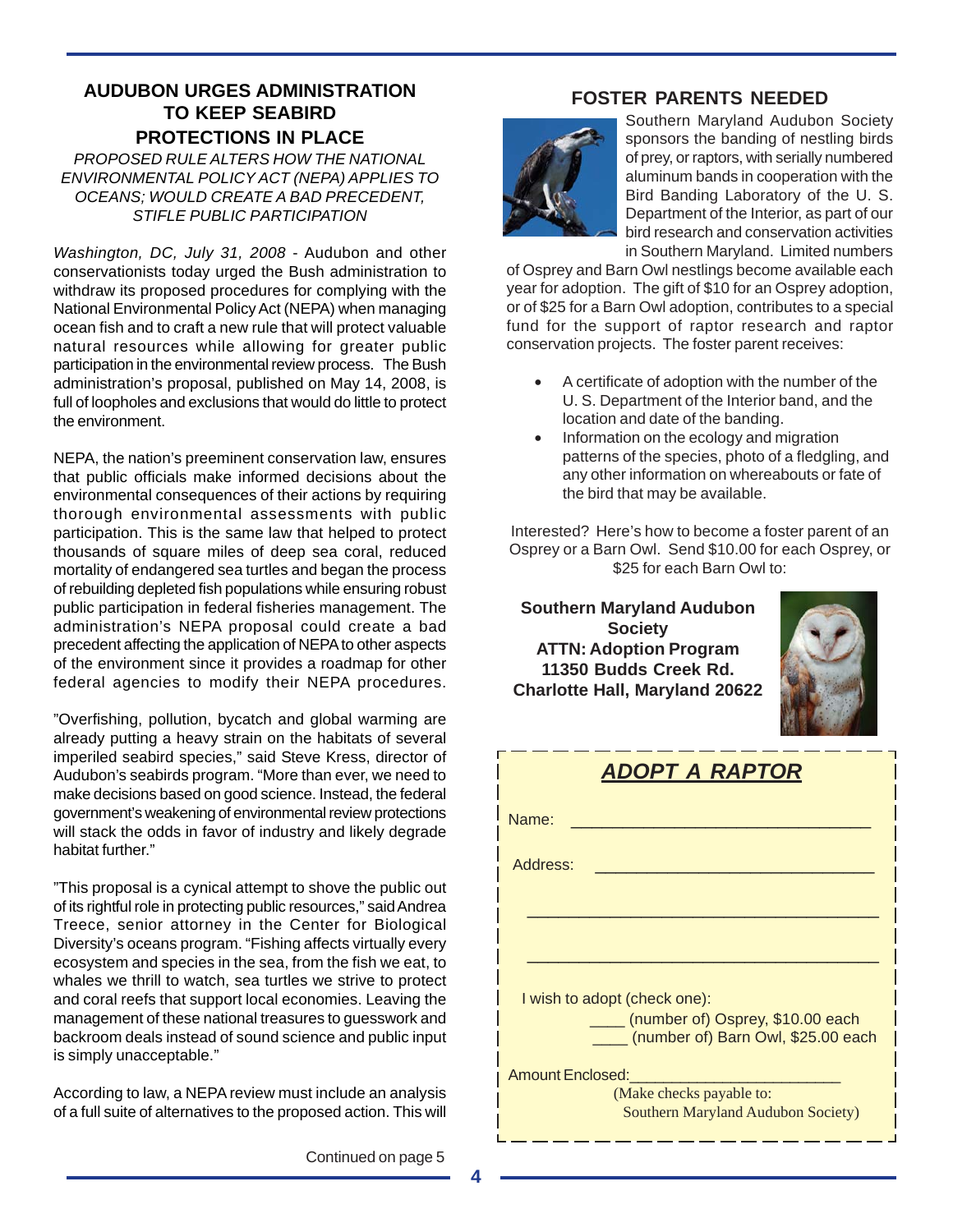help ensure that the broader impacts of a proposed action are examined and minimized. But, the Bush administration's proposal not only undercuts and complicates the NEPA process, it also makes it even more difficult to conduct a proper and necessary environmental review.

As written, the Bush administration's proposed rule would undermine NEPA by severely limiting the public's right to participate in fishery management decisions and even shutting out the public from future participation, if they don't weigh in during the initial round of public comments. It would also allow the regional fishery management councils to control environmental reviews. Many of these councils are dominated by fishing interests and have mismanaged our oceans for decades. Additionally, the proposal gives fishery managers the power to make fishing decisions without adequately considering the impacts on other components of ocean ecosystems such as sea turtles, seals, corals and other precious ocean life.

"The effectiveness of NEPA is due, in large part, to the fact that it provides a concrete method for concerned citizens to become involved in and to challenge government actions if they are not following the law," said Caitlin Hills, National Forest Program Director for American Lands Alliance. "The government moves through the guidelines and procedures to implement the law and make decisions. This common sense 'look before you leap' requirement leads to better decisions and helps the government avoid making mistakes. This proposal weakens that process."

The public can submit official comments on the proposal through August 12, 2008 by going to http:// www.democracyinaction.org/dia/organizations/MFCN/ campaign.jsp?campaign\_KEY=24897.

## **WELCOME, NEW MEMBERS!**

Edward Barron, La Plata George Buas, Port Republic Jeannette Campbell, La Plata Donna Cave, Hughesville Judy Dandrade, Callaway Lottie Danielson, Solomons Glen Dawson, Chesapeake Beach Colleen Derber, Dunkirk James Dodge, Huntingtown Eloise Friedrich, Newburg Ruth Harris, Leonardtown Eric Hisington, Charlotte Hall Robert Kline, Cobb Island Dorothy Lindholm, Clinton Tiffany Lopez-Winters, Waldorf D.S. Mason, California Roseanna Mason, Port Republic Julie Overly, St Leonard Sauer, Prince Frederick Karen Suter, Owings William Tayman, Prince Frederick

#### ○○○○○○○○○○○○○○○○○○○○○○○○○○○○○○○○○○○○○○○○○○○○ ○○○○○○○○○○○○○○○○○○○○○○○○ **MEMBERSHIP APPLICATION**

- Please enroll me as a member of the Audubon Family and the Southern Maryland Audubon Society. I will receive the chapter newsletter, *The Osprey*, and all my dues will support environmental efforts in Southern Maryland.
- Please enroll me as a member of the National Audubon Society at the Introductory Offer. My membership will also include membership in the Southern Maryland Audubon Society. I will receive National's *Audubon* Magazine, the chapter newsletter, *The Osprey*, and support national and local environmental causes. A fraction of my dues will be returned to the local chapter.

|                                                                                                             |    | Ma                                         |
|-------------------------------------------------------------------------------------------------------------|----|--------------------------------------------|
|                                                                                                             |    |                                            |
|                                                                                                             |    |                                            |
| <b>Chapter-Only Dues</b> (new/renewal)<br>Make check payable to<br><b>Southern Maryland Audubon Society</b> |    | <b>National Due</b><br><b>National Aud</b> |
| $\Box$ Individual/Family $\Box$ 1yr \$20 $\Box$ 2yr \$38 $\Box$ 3yr \$56                                    |    | Introduc                                   |
|                                                                                                             | ப  | Introduct                                  |
| Senior (0ver 62) ________ \$250                                                                             | ⊔. | Senior/St                                  |

| Mail to: Southern Maryland Audubon Society |                              |  |  |  |
|--------------------------------------------|------------------------------|--|--|--|
|                                            | <b>Attn: Membership</b>      |  |  |  |
|                                            | <b>P.O.Box 181</b>           |  |  |  |
|                                            | <b>Bryans Road, MD 20616</b> |  |  |  |

### **National Dues, Make check payable to ubon Society**

- $t$ tory Offer 1 year \$20
- $Iory$  Offer 2 year  $$30$
- tudent \$15